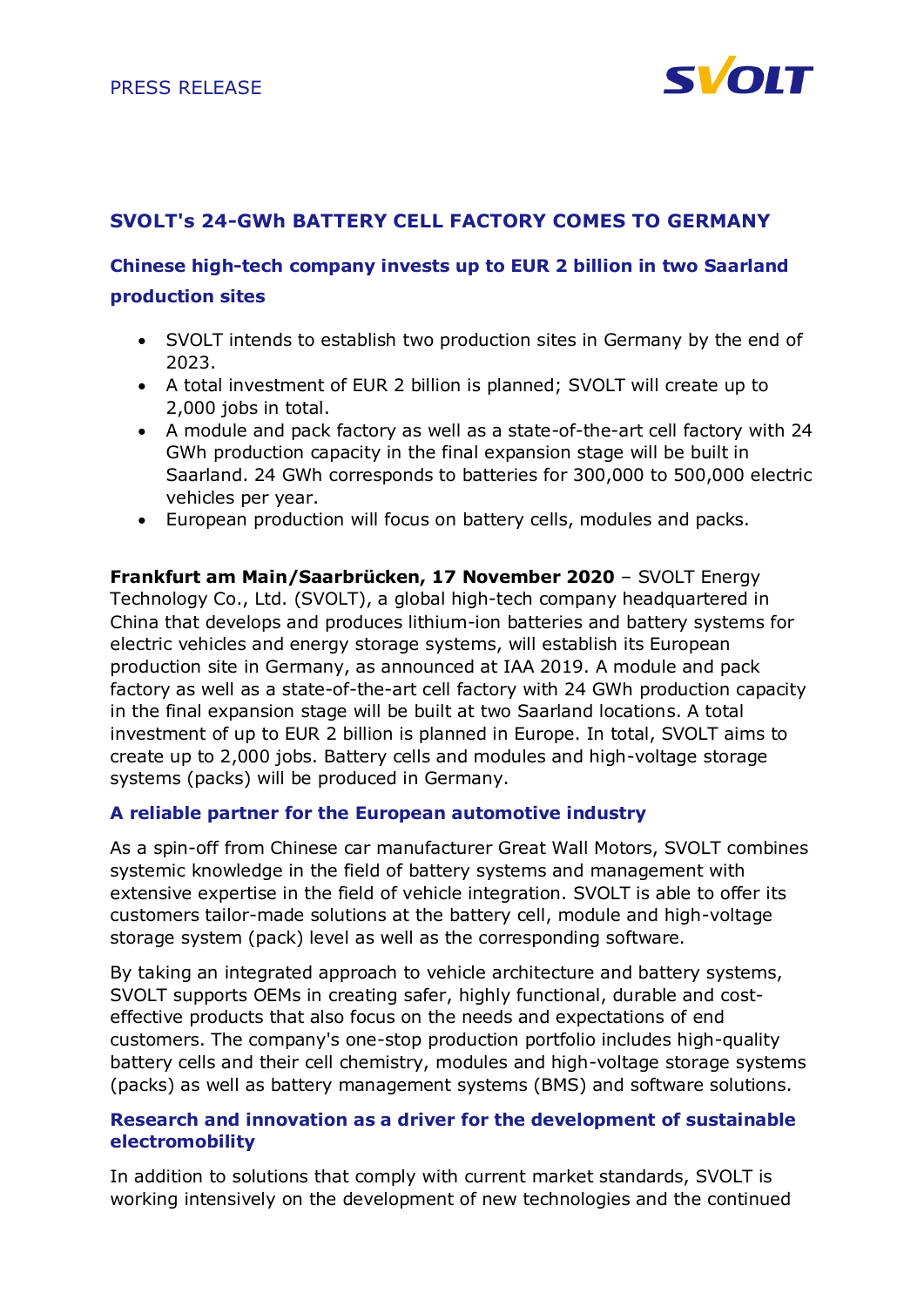

further development of existing technologies. With two large R&D centres in Baoding and Wuxi, China, and three R&D hubs, SVOLT currently employs around half of its 3,000 worldwide employees in the area of research and development alone and registered over 550 patents in 2019. Among other things, SVOLT is the first company to bring cobalt-free high nickel cell chemistry to mass production readiness. SVOLT also employs an active research and development team working in the area of solid-state batteries.

The cobalt-free nickel manganese battery cells achieve an energy density comparable to that of conventional high-nickel cells, but by doing without cobalt, are more sustainable, durable and more economical. The high-tech company plans to bring the first cobalt-free high-nickel battery cells installed in vehicles onto the market as early as mid-2021. The target segment is the mid-range volume market.

## **Strong local partnerships**

Battery cell production is planned to start at the end of 2023 and will be established near the Saarland town of Überherrn. In its final expansion stage, it will achieve a production capacity of 24 GWh, which corresponds to batteries for 300,000 to 500,000 electric cars per year. The module and pack factory will be implemented on an already industrialised site at Heusweiler, which will be retrofitted for module and pack production. Production is expected to start here as early as mid-2022.

The large-scale project will be implemented in close cooperation between SVOLT, the State Ministry of Saarland for Economic Affairs, Labour, Energy and Transport (MWAEV) and Strukturholding Saar GmbH (SHS). With its implementation concept, the MWAEV has actively entered into the settlement talks and was able to convince SVOLT. SVOLT is commissioning SHS with the construction of the two factories as a turnkey project.

## **100 GWh production capacity by 2025**

SVOLT plans to establish 100 GWh battery cell production capacities worldwide by 2025. In addition to the plant in Germany, three plants are planned in the Asian Pacific region with an installed total capacity of 76 GWh. SVOLT opened the first of the four planned cell factories in Jintan, China in November 2019. In addition, several module and pack plants are being created – depending on customer requirements.

A total investment of EUR 8 billion is expected worldwide. The company intends to employ around 10,000 people. At the same time SVOLT is continuously developing its research and development capacities.

## **Statements**

**Hongxin Yang**, President & General Manager SVOLT Energy Technology: "For SVOLT as a global high-tech company for electromobility, the European automotive industry and the growing market for renewable energies are of great strategic importance. We have selected Saarland as our first European production site for SVOLT's high-end products for a number of reasons: It is not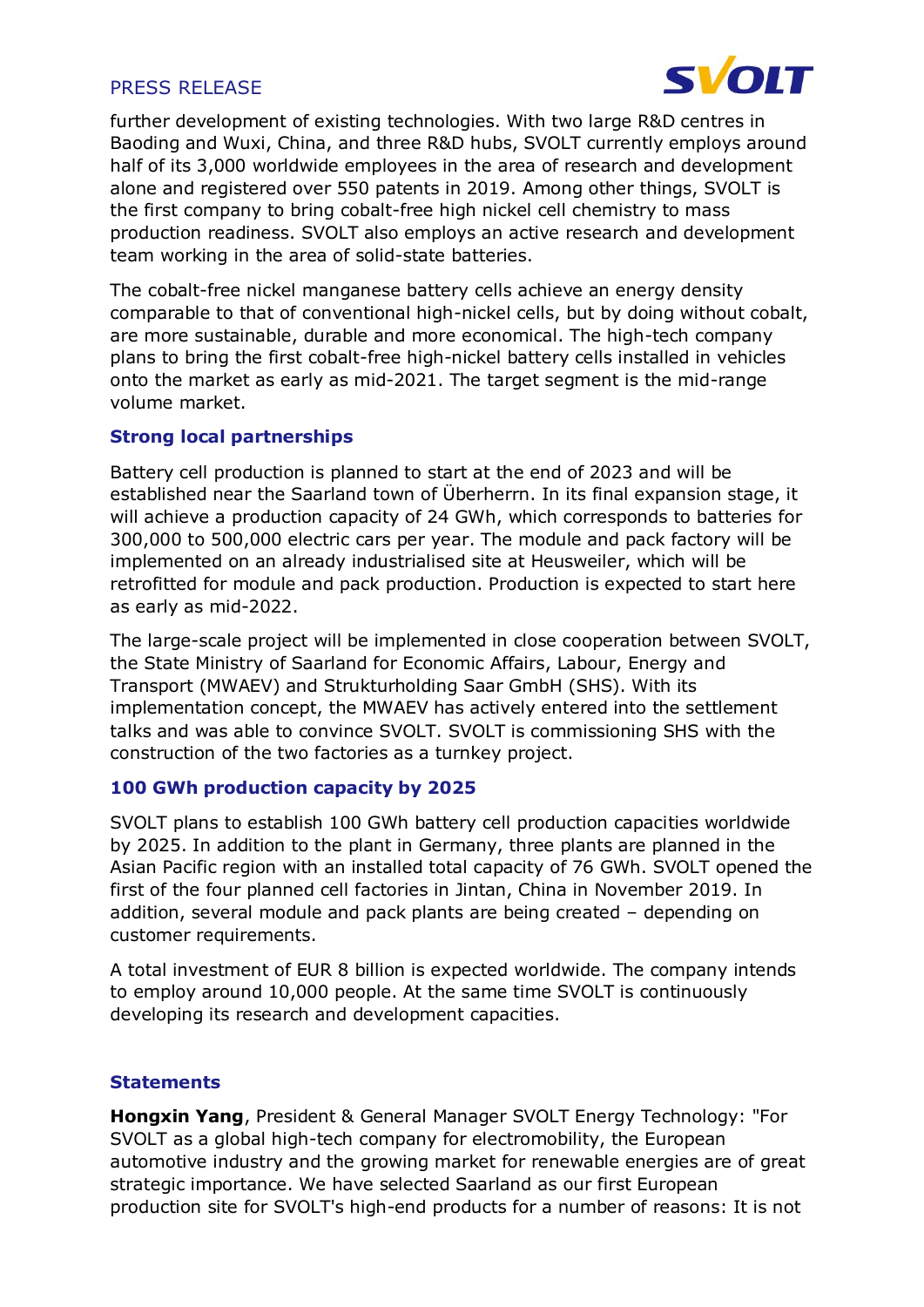

only at the heart of Europe, but also represents a region of innovation and technology for the automotive industry. We are convinced that the start of the partnership with Saarland will be an important step in the development of a new, alternative and sustainable energy industry and that together we will therefore make a significant contribution to the future."

**Kai-Uwe Wollenhaupt**, President of SVOLT Europe & Vice President of SVOLT Energy Technology: "As a high-tech company, SVOLT will focus on the development of subsystems such as battery cells, modules and control systems in Europe according to market conditions. For us, sustainable, responsible use of natural resources is at the heart of all associated activities. Among other things, we are working to establish a transparent supply chain and to continuously improve our production technologies and recycling processes."

**Maxim Hantsch-Kramskoj**, Vice President Sales & Marketing, SVOLT Europe: "Our innovative strength comes from our in-depth systemic knowledge of battery systems, which we have been developing for over eight years, as well as comprehensive know-how in the field of vehicle integration. Both make SVOLT an ideal partner for the automotive industry when it comes to taking an integrated approach to vehicle architecture and battery systems."

**Tobias Hans**, Prime Minister of Saarland: "The car is one of the central pillars of Saarland as an industrial location. We want to be at the forefront of the structural change in the automotive industry and develop our federal state into a cluster for innovation in Europe, especially in and for the automotive industry. We have a decisive advantage in terms of location: expertise and infrastructure. For us, it is about playing a leading role in the development of environmentallyfriendly vehicles of the future. We are pursuing a sustainable and innovative mobility concept. In this way we can safeguard jobs as well as the attractiveness of Saarland as a place to live and work and at the same time ensure that we maintain our leading position as a car state. The siting of SVOLT brings us a big step closer to this goal and is therefore a huge success for Saarland."

**Anke Rehlinger**, Minister for Economic Affairs and Deputy Prime Minister of Saarland: "We want the car of tomorrow to be built in Saarland. The siting of SVOLT is a success for Saarland's location and industrial strategy, an important step for the future of industry and mobility in Saarland. The Saarland mix of industrial know-how and qualified specialists combined with excellent research and innovative capacity is convincing all over the world. With active industrial, structural and labour market policies, we are ensuring that the structural transformation will be a success and that good jobs will be preserved and also created."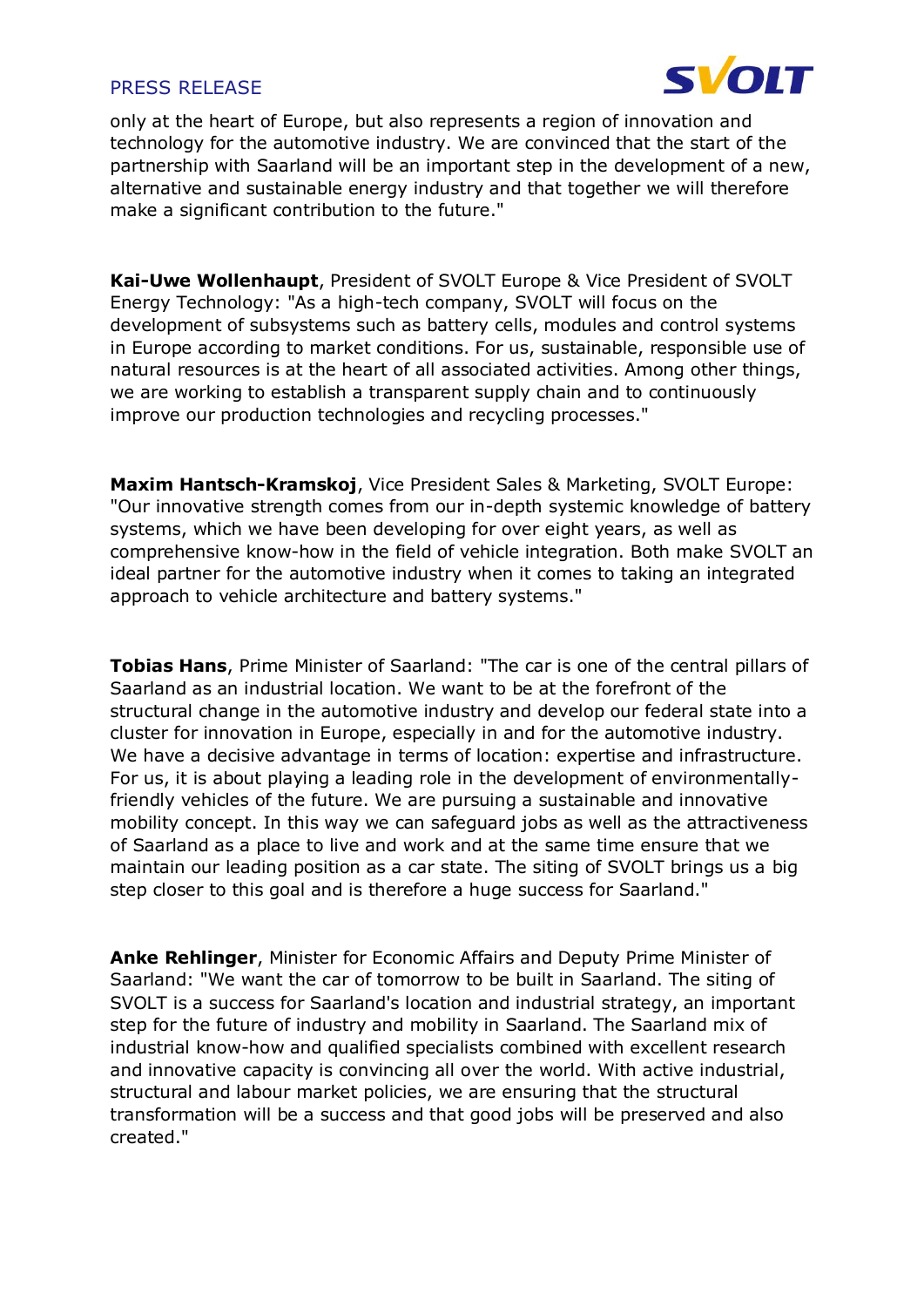

**Thomas Schuck**, Managing Director of gwSaar Saarland Economic Promotion Corporation and SHS Strukturholding Saar GmbH: "SHS is the ideal partner and door opener for international investors in all sectors when it comes to activities on the German market. With our comprehensive range of services, foreign companies such as SVOLT are looked after throughout their establishment: From initial location consulting to the development of a turnkey property. I am delighted that Saarland as a business location prevailed over more than 30 regions from all over Europe. We were able to score points through decades of industry experience, internationally successful companies from the logistics and IT industry, direct border proximity to France and highly qualified employees."

#### **About SVOLT**

As a global high-tech company and spin-off of the Chinese automobile manufacturer Great Wall Motors, SVOLT Energy Technology Co., Ltd. (SVOLT) produces lithium-ion batteries and battery systems for electric vehicles and energy storage systems. SVOLT's comprehensive one-stop product portfolio includes battery cells, modules and packs as well as battery management systems and software solutions. The company combines in-depth systemic knowledge of battery systems and management with comprehensive expertise in the field of vehicle integration. SVOLT is headquartered in Jintan District, Changzhou, Jiangsu province in China. The home office of the European subsidiary SVOLT Energy Technology (Europe) GmbH is in Frankfurt am Main. SVOLT employs around 3,000 people worldwide, half of whom work in research and development (R&D). In 2019, SVOLT registered over 550 patents. Learn more a[t en.svolt.cn](https://en.svolt.cn/) | [svolt-eu.com](https://svolt-eu.com/)

#### **CONTACTS**

#### **SVOLT Energy Technology**

Schwartz Public Relations Katherina Riesner/Thomas Pfannkuch Email: [svolt@schwartzpr.de](mailto:svolt@schwartzpr.de) Phone: +49 (0)89 211871 -74/-41 Fax: +49 (0)89 211871-50

# **State Ministry of Saarland for Economy, Labour, Energy and Traffic (MWAEV) Minister Anke Rehlinger**

Press Office/Press Officer Julian Lange Email: [presse@wirtschaft.saarland.de](mailto:presse@wirtschaft.saarland.de) Phone: +49 (0)681 501 – 1690